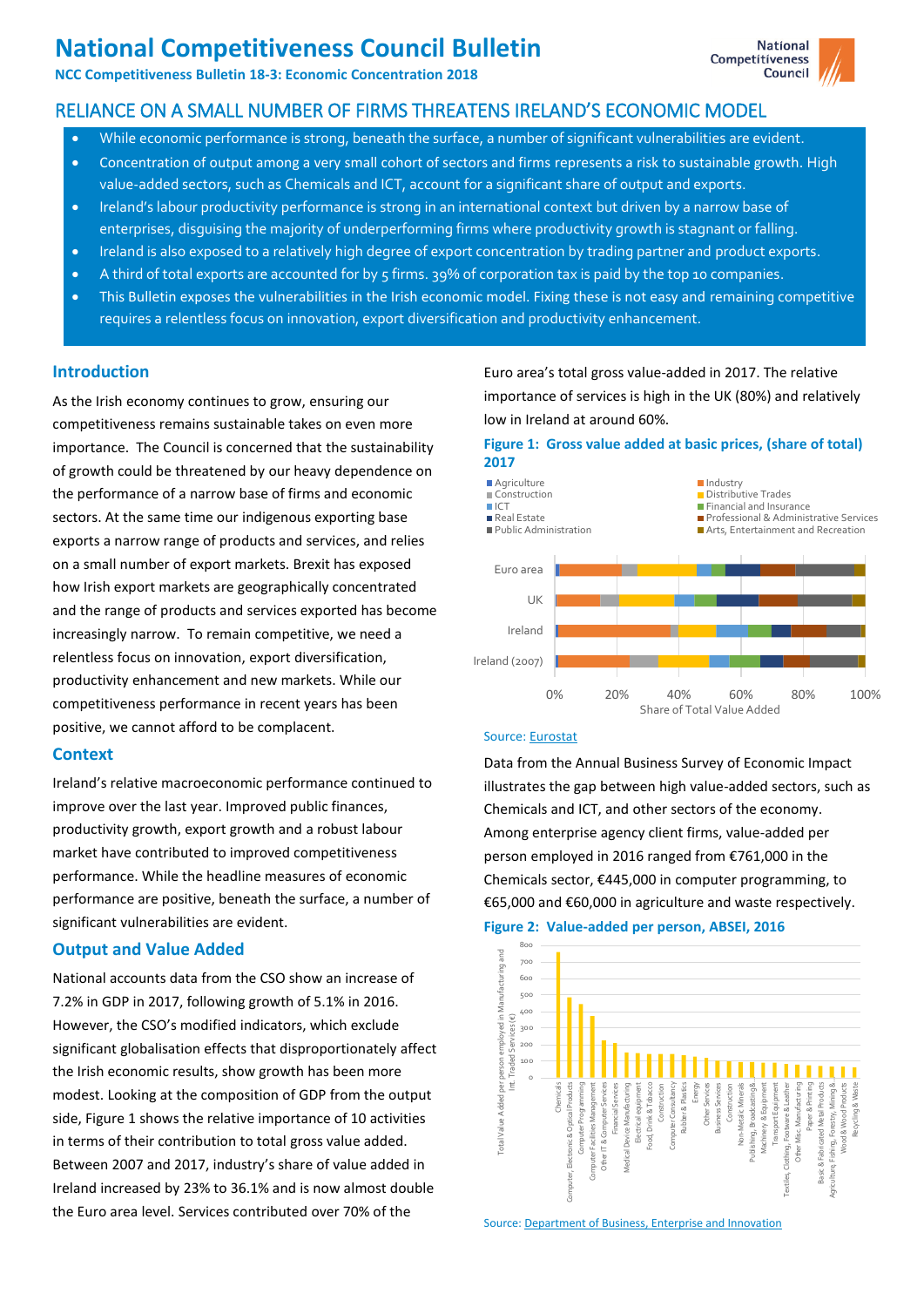## **Productivity**

Productivity growth is a key driver of national competitiveness. Ireland's labour productivity performance is strong in an international context. Irish productivity growth rates and levels have been above the rate of growth in most advanced economies since the recession. In 2016 output per hour grew at 2.4%, compared with growth of 0.6% in the EU and Euro area. Figure 3 shows that overall productivity growth in 2016 was driven by the professional, manufacturing and ICT sectors with negative contributions from construction and the wholesale, retail and accommodation/food services sectors.

## **Figure 3: Industry Contribution to Irish Productivity Growth 2016**



#### Source[: OECD](http://stats.oecd.org/index.aspx?queryid=54564)

Ireland's performance is greatly affected by the influence of the manufacturing and ICT sectors and within those sectors a small cohort of high performing firms. This is in keeping with the highly-concentrated nature of Ireland's economy, as evidenced by the share of value add, exports and aggregate productivity accounted for by the largest and most productive firms. Figure 4 shows recent trends in Irish value added per hour worked and underlines the significance of industrial output on overall growth since 2014.

## **Figure 4: Gross Value added per hour worked 2007-2017**



Source[: OECD](http://stats.oecd.org/index.aspx?queryid=54564)

The narrow base of enterprises in high value-added sectors, and within sectors, disguises the majority of

underperforming firms where productivity growth is stagnant or falling. Recent research by the Department of Finance shows most businesses have experienced a decline in productivity in recent years.

The research also highlights that in some high value-added sectors, a small group of firms are the dominant source of productivity growth and the productivity gap between the frontier firms and lagging firms is widening. Foreign-owned firms tend to be more productive. Productivity spillovers to local firms are limited. The research suggests that the top 10% of firms account for 87% of value-added in manufacturing and 94% in services. This highlights Ireland's exposure to firm-specific shocks. While Ireland's productivity growth is relatively strong, there is a need to increase productivity across many firms and sectors.

## **Export Markets**

Figures from the CSO show that goods exports totalled €122,139m in 2017, the highest annual total on record and an increase of 2% over 2016. While acknowledging this strong performance, Brexit has underlined how Ireland faces two significant and complex export challenges. Firstly, Irish export markets are geographically concentrated with exports particularly dependent on the EU, the US and UK markets. Ireland's relatively high degree of export concentration by trading partner is reflected in our rank of 55th in the IMD's ranking which measures exports to top 5 countries as a percentage of total exports.

Total service exports increased by €14.7bn, from €126.3bn in 2015 to €141bn in 2016. The UK, US, Germany and the Netherlands are Ireland's key trading partners. Euro area markets account for 28% of services exports. The UK and US accounted for 16% and 10% of services exports. Exports to countries such as Canada, Mexico, Switzerland, China and Japan have increased in value- and share-terms over the last five years. However, Ireland's trade performance remains heavily dependent on the EU, US and UK markets.

#### **Figure 5: Goods Export Markets 2007-2017**



#### Source: CSO

Figure 5 shows Ireland's principal export destinations as measured by share of total export value. Ireland's principal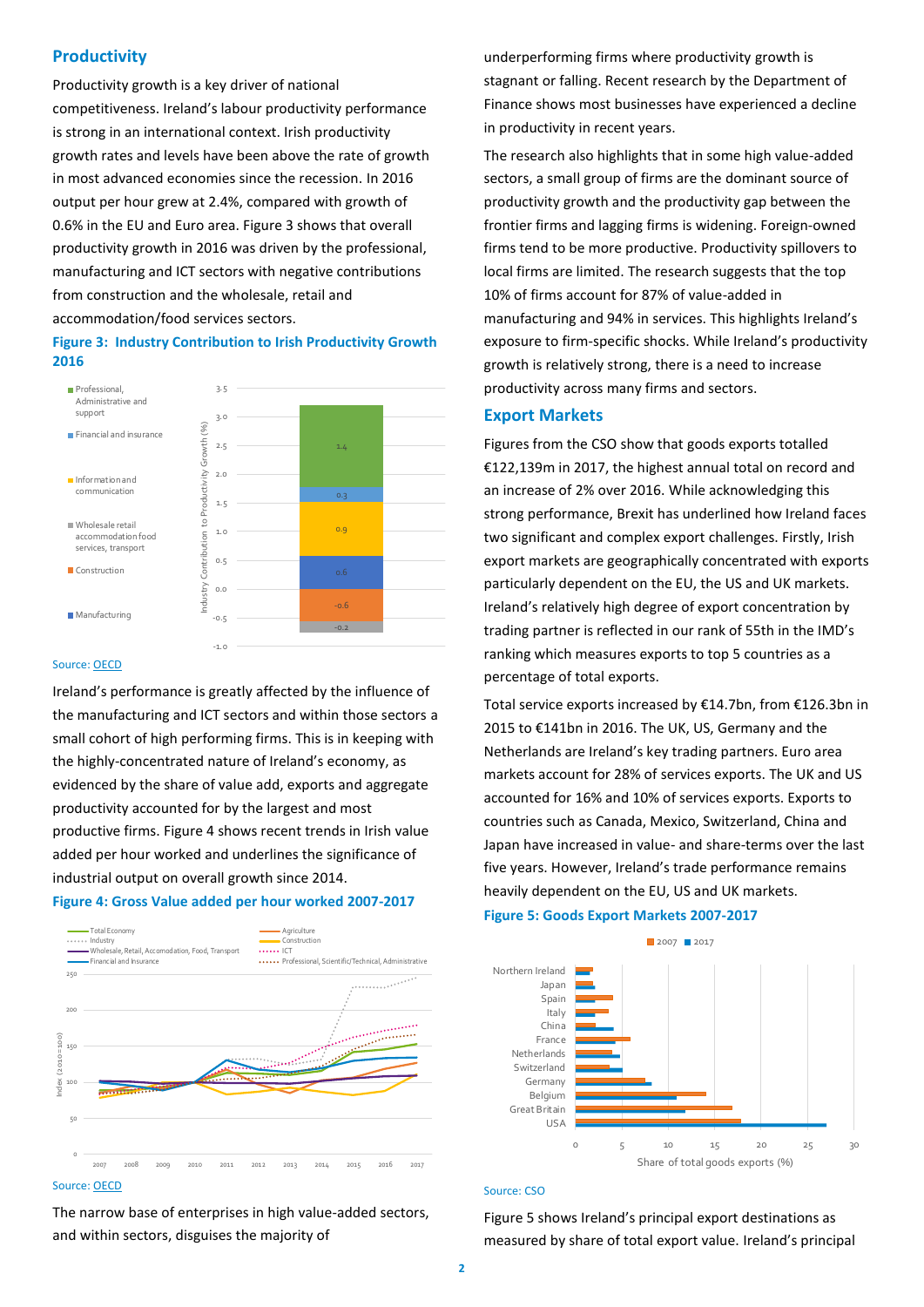trading partners in terms of goods exports are the US (27.2%) and the UK (13.4%). In terms of EU markets, in 2017 the Euro area accounted for 33% of goods exports, with the Belgium, Germany, Netherlands and France the EU primary markets. While the share accounted for by these trading partners (84%) is relatively unchanged in a decade, the importance of the US market has increased. Switzerland and China account for an increased share of total exports. The UK, France, Spain and Italy account for a smaller share of goods exports compared to 2007.

## **Characteristics of Exports**

The composition and range of exports from Ireland is very dependent on a relatively narrow base of sectors and commodities. Chemicals and related products account for 55% of goods exports, up from 47% in 2007. Machinery and transport equipment exports account for - 17% down from 25% in 2007, with exports of food and live animals relatively unchanged at 10%. Exports in computer services represent 47% of the total export in services.

#### **Figure 6: Exports by commodity and principal countries 2017**



#### Source: CSO

Figure 6 shows Chemicals count for the largest share of exported goods to the US, UK, and the rest of the EU. The UK accounted for €14.4bn, (12%) of total exports and is the primary destination for Food exports, accounting for 28% of total food exports.

Figure 7 shows the top 15 commodities which account for approximately 90% of total goods exports. The significance of pharmaceuticals and chemical products is clear with these two commodity groups alone accounting for 45% of exports. According to IMD, Ireland is the 50th most export diverse economy in terms of export concentration by product, which measures the top 5 export products as a percentage of total exports.

## **Figure 7: Goods Exports Top 15 Commodities 2017**



#### Source: CSO

#### **Characteristics of Exporters**

Ireland's export base in terms of the range of products and destinations, and the profile of exporters, appears relatively concentrated. CSO data shows that the top five exporters accounted for almost one-third of all goods exports in 2016. Approximately 75% of total goods are exported by the top 50 exporting enterprises. Figure 8 shows that Ireland's high share of total trade accounted for by a small number of traders is high relative to many EU Member States. Across the EU Member States, in Industry, the top five traders accounted for 22.8% of total exports (in value terms) in 2015 compared to 40.4% in Ireland.

#### **Figure 8: Value of exports by enterprise concentration, 2015**



#### Source: Eurostat

Research by the ESRI shows that, like exporters across a wide range of countries, most Irish-owned goods exporters have a narrow range of products. Overall, export volumes are heavily influenced by a small cohort of large exporters with wide product and market scope. 16 % of Irish-owned goods exporters export just one product to one market and account for just 1.4% of total export value. Over 20% of Irishowned firms export one product with almost 50% exporting fewer than five. Food products account for close to half of the export value of Irish-owned exporters, and 40% of firms export a single product. In 2015, one product, Meat of Bovine Animals, accounted for 23% of total exports by Irishowned enterprises. Related research suggests a similar pattern of concentration with services exports with overall